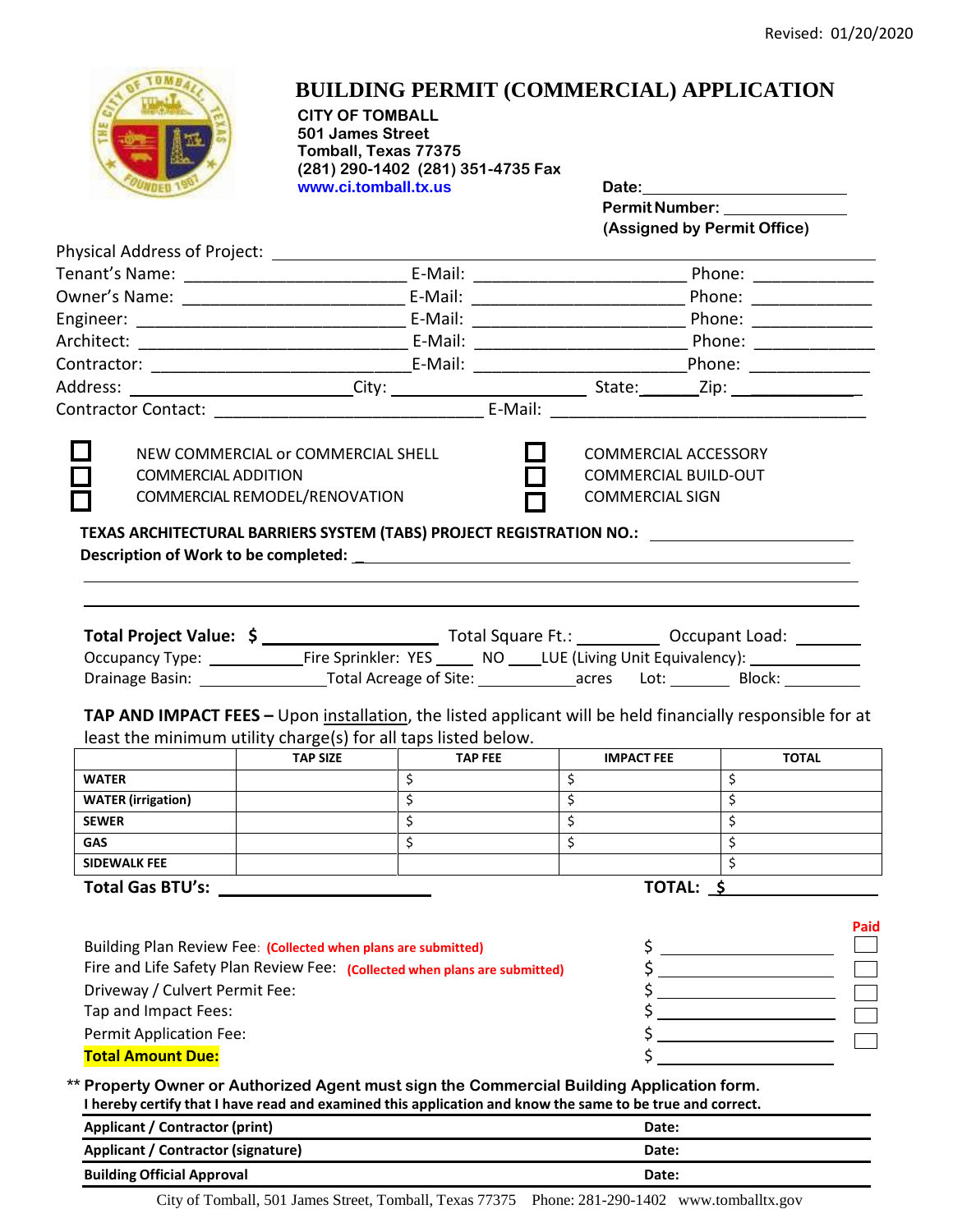## Submittal Checklist for Commercial Building Plan Review

- 1. **Building Permit Application:** Complete entire application, including: Valuation of Project, TABS#, contact information including phone number and Applicant's signature.
- 2. **A Plan Review Fee** will be collected at the time the Building Permit application is submitted and the balance of the Building Permit Fee will be collected when plans are approved and the permit is processed and picked up by the Contractor.
- 3. **Planning and Zoning Approval:** City Planner (281) 290-1410. Approved plans and survey from the City Planner should be included in the Building Application Submittal.
- 4. The City of Tomball is currently under the 2015 International Building Code. Submit a complete set of **Building Plans** in PDF form, including the following, to our digital plan submittal system listed below.
	- a. Floor Plans
	- b. Identify Construction Type, Occupancy Type, Occupant Load, and Fire Separation.
	- c. Elevations
	- d. Plumbing, Mechanical and Electrical Plan (NEC 2017) and Details.
	- e. Structural Plans: Include Foundation Plan with Details, Framing and Shear Wall Bracing locations with Details (Nailing Pattern, and Hold-downs).
	- f. Site Plan: with dimensions showing all buildings on the property, the driveway location, property boundaries, building setback lines, and all existing easements.

## *DIGITAL PLAN SUBMITTALS:*

PLEASE SUBMIT YOUR APPLICATIONS AND PLANS DIGITALLY IN A SINGLE PDF BY FOLLOWING THE WEBSITE BELOW: **WEBSITE: tomballtx.gov/securesend USERNAME: tomballcdd PASSWORD: Tomball1**

- 5. Submit a **2015 Energy Analysis Report** Building Envelope, Lighting Loads and Mechanical Loads. Your Engineer can do this for you or you may use **ComCheck 2015 IECC** which is a free download software at U.S. Department of Energy website.
- 6. Provide the following information for **New Utility Connections**.
	- a. Sewer Tap (Number of taps and their sizes)
	- b. Water Tap (Number of taps and their sizes)
	- c. Gas Tap (A list of gas fixtures including the total BTU Load)
- 7. **\*\*** Contractor must provide Liability Insurance with a minimum of \$500,000 of combined single limit coverage Equal to or Greater than the contract amount, whichever is greater. The City of Tomball must be listed as the "Certificate Holder" on the policy.

Separate permits are required for electrical, plumbing, heating, ventilation or air conditioning. This permit becomes null and void if work or construction authorized is not commenced within 6 months, or if construction or work is abandoned for a period of 6 months at any time after work is commenced. All provisions of laws and ordinances governing this type of work will be complied with whether specified herein or not. The granting of a permit does not presume to give authority to violate or cancel the provisions of any other state or local law relating to construction, nor does it give authorization or approval to encroach on any easement or property or violate any deed restrictions. The City of Tomball shall never be liable for any damage or loss by reason of the issuance hereof. Each holder and other persons acting under authority of this permit are personally responsible for compliance with all the above provisions and assume the entire risks incidental to the work being permitted.

City of Tomball, 501 James Street, Tomball, Texas 77375 Phone: 281-290-1402 [www.tomballtx.gov](http://www.tomballtx.gov/)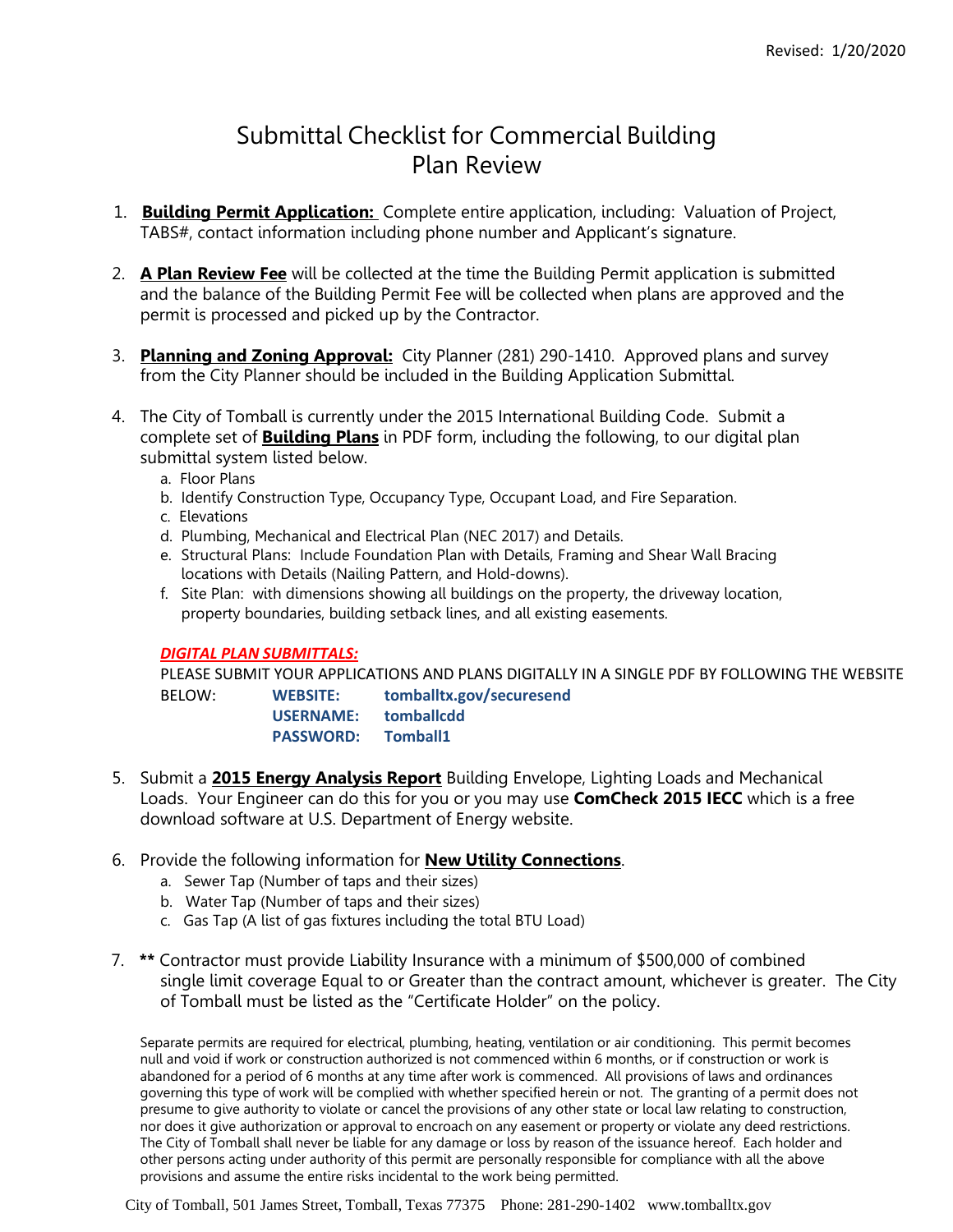## **CONSTRUCTION SITE REQUIREMENTS**

- 1. Post address and permit in a visible location at the jobsite.
- 2. An approved set of plans must be on the jobsite.
- 3. Install safety fence and rails where needed.
- 4. Provide adequate temporary toilets
- 5. Install silt fencing where needed; protect storm drains and clean streets daily.
- 6. Keep jobsite clean and safe. By City Ordinance, rentals for all roll-offs must be made directly through WCA at (281) 368-8397 or [CSHouston@wcamerica.com](mailto:CSHouston@wcamerica.com)
- 7. Keep fire hydrant clear and access available for emergency vehicles.
- 8. All plan revisions must be reviewed and stamped approved by the Building Official prior to field inspection.
- 9. The City of Tomball is currently under the 2015 International Building Code.
- 10. Obtain inspections for all phases of construction work being done.
- 11. All foundations will require a form survey approved by the City before inspection.
- 12. Framing inspections should be scheduled after all MEP rough-ins have passed inspection.
- 13. Building finals should be scheduled after all MEP finals have been done and passed inspection.
- 14. Before a Certificate of Occupancy can be issued, a Final Energy Analysis inspection and a Customer Service inspection must be done by a third party inspector. The City Fire Marshall must also approve the building before the final building inspection and Certificate of Occupancy is issued.